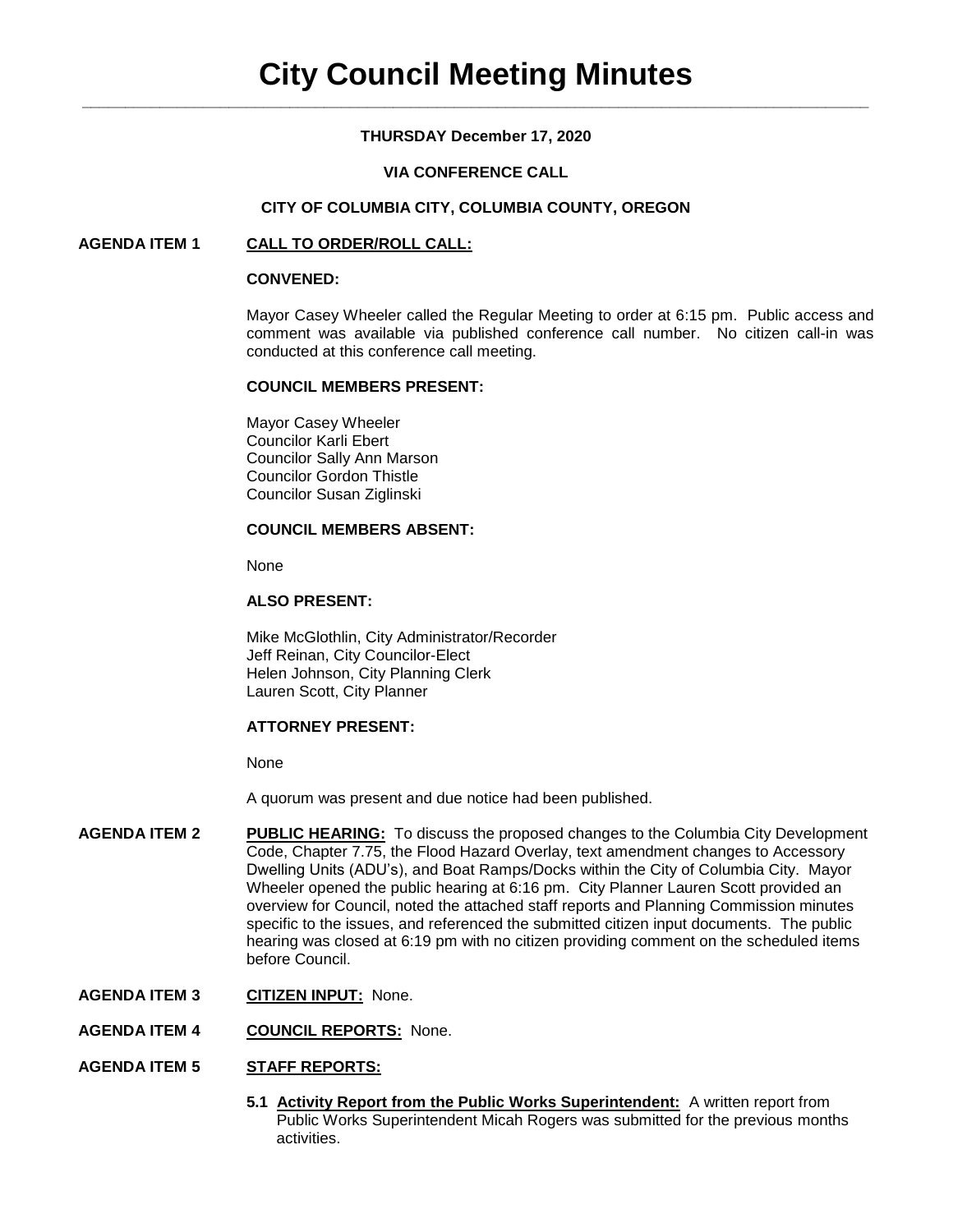**5.2 Activity Report from the Police Operations Sergeant:** A written report from Police Operations Sergeant Jerry Bartolomucci was submitted for the previous months activities.

# **AGENDA ITEM 6 CONSENT AGENDA:**

- **6.1 Bills paid with check numbers 32845 through 32892 during the month of November, 2020.**
- **6.2 Financial Report for the month ending November 30, 2020.**
- **6.3 Minutes of the November 19, 2020 Regular City Council Meeting.** Amended to include Councilors-Elect Katrina Claridge and Jeff Reinan as attendees at the Council meeting.

### **AGENDA ITEM 7 UNFINISHED BUSINESS:**

### **7.1 Second Reading of Council Bill 20-915: An Ordinance Amending Ordinance No. 346, Establishing Regulations and Rates for the City Water System.**

SECOND READING OF COUNCIL BILL 20-915 WAS CONDUCTED BY COUNCIL. MOVED (MARSON), SECONDED (THISTLE) AND APPROVED UNANIMOUSLY TO APPROVE COUNCIL BILL 20-915.

**7.2 Second Reading of Council Bill 20-916: An Ordinance Amending Ordinance No. 18-709-O; an Ordinance Regulating the Use of Public and Private Sewers and Drains, Private Sewage Disposal, the Installation and Connection of Building Sewers, and the discharge of Waters and Wastes into the Public Sewer System(s); and Providing Penalties for Violations Thereof in the City of Columbia City, Columbia County, Oregon.**

SECOND READING OF COUNCIL BILL 20-916 WAS CONDUCTED BY COUNCIL. MOVED (MARSON), SECONDED (EBERT) AND APPROVED UNANIMOUSLY TO APPROVE COUNCIL BILL 20-916.

### **7.3 Second Reading of Council Bill 20-917: An Ordinance Renewing a Garbage Drop Box Franchise, and Repealing Ordinance No. 10-664-O.**

SECOND READING OF COUNCIL BILL 20-917 WAS CONDUCTED BY COUNCIL. MOVED (MARSON), SECONDED (THISTLE), AND APPROVED UNANIMOUSLY TO APPROVE COUNCIL BILL 20-917.

### **AGENDA ITEM 8 NEW BUSINESS:**

**8.1 Council Bill 20-918: A Resolution of the City of Columbia City Authorizing Extended Enterprise Zone Benefits for a Fourth and Fifth Year to Cascades Tissue Group – Oregon Converting, a Division of Cascades Holding U.S. Inc. (Cascades), Located in the South Columbia County Enterprise Zone; Repealing Resolution No. 17-1180-R.**

MOVED (MARSON), SECONDED (ZIGLINSKI), AND APPROVED UNANIMOUSLY TO APPROVED COUNCIL BILL 20-918.

**8.2 First Reading of Council Bill 20-919: An Ordinance for the Flood Hazard Overlay, Chapter 7.75 of the Columbia City Development Code, for the City of Columbia City, Oregon; Repealing Ordinance No. 10-662-O**

CITY COUNCIL CONDUCTED THE FIRST READING OF COUNCIL BILL 20-919.

## **8.3 First Reading of Council Bill 20-920: An Ordinance Amending the City of**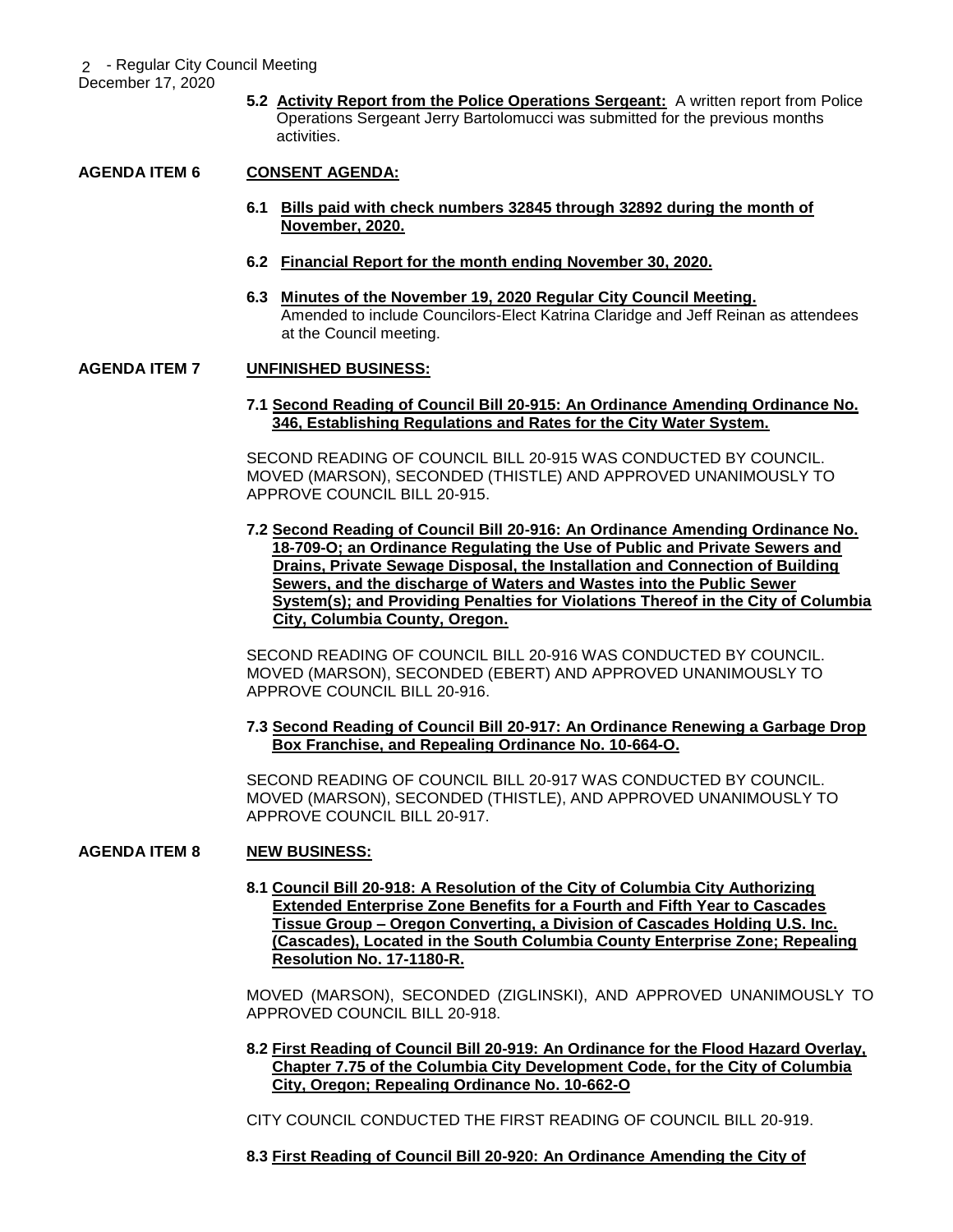**Columbia City Development Code, Chapter 7.40 (R-1) Low Density Residential Zone, Chapter 7.45 (R-2) Moderate Density Residential Zone, Chapter 7.112 Accessory Dwelling Units, Chapter 7.164 Limited Land Use Decisions, and Chapter 7.106.040 Rivers and Stream Corridors.**

CITY COUNCIL CONDUCTED THE FIRST READING OF COUNCIL BILL 20-920.

**8.4 Review, discussion and staff direction in regards to Memo to the City Council, dated December 11, 2020, as submitted by the Contracted City Planner – Lauren Scott.**

MOVED (EBERT), SECONDED (MARSON), AND APPROVED UNANIMOUSLY TO SELECT OPTION ONE (1) AS RECOMMENDED BY STAFF.

### **8.5 Review, discussion and approval of a Coronavirus Relief Fund (CRF) grant from the City of Columbia City, Oregon to Sahjanand Investments LLC, dba Columbia City Mini Mart, as submitted by Shivam Patel.**

MOVED (ZIGLINSKI), SECONDED (MARSON) AND APPROVED UNANIMOUSLY TO APPROVE THE GRANT FOR DISBURSEMENT AS SUBMITTED.

### **8.6 Review, discussion and approval of an Amended Collection Agreement between the City of Columbia City, Oregon and Nationwide Recovery Service.**

MOVED (ZIGLINSKI), SECONDED (THISTLE) AND APPROVED UNANIMOUSLY TO APPROVE THE AMENDED AGREEMENT AS SUBMITTED.

### **AGENDA ITEM 9 OTHER BUSINESS:**

**9.1** The City Administrator/Recorder and Council discussed the following issues and activities:

> Hard copies of the City's annual financial audit will be provided to Council at the January, 2021 City Council meeting. The results of the audit showed no misstatements, fraud, or misappropriated funds and all funds were balanced and appropriately categorized.

> This year's 12<sup>th</sup> Annual Shop with a Cop program, conducted on Saturday December 12<sup>th</sup> at the St. Helens Walmart, was another huge success. Thirteen (13) Columbia City and local children were sponsored this year with each child paired with a local police officer/sheriff's deputy for Christmas gift shopping. Participating agencies included the Columbia City Police Department, the Scappoose Police Department, the St. Helens Police Department, the Columbia County Sheriff's Office, the Columbia County Parole and Probation Office and the Oregon State Police. Corporate sponsors included Walmart, St. Helens Dutch Brothers and the St. Helens Office of Keller Williams Real Estate. Many individual citizens of Columbia City also donated financially to the program this year. A heartfelt thanks to all who make this program both viable and such a great event!

> A special note of thanks was extended from City staff to Councilors Sally Ann Marson and Karli Ebert for their many years of dedicated service to the City through their work in both the City Council as well as the various committees and commissions that they have served on. Their guidance, wisdom and concern for the citizens of Columbia City will be sorely missed!

> City staff also extended best wishes to the Council for a very Merry Christmas as well as a safe and happy New Year.